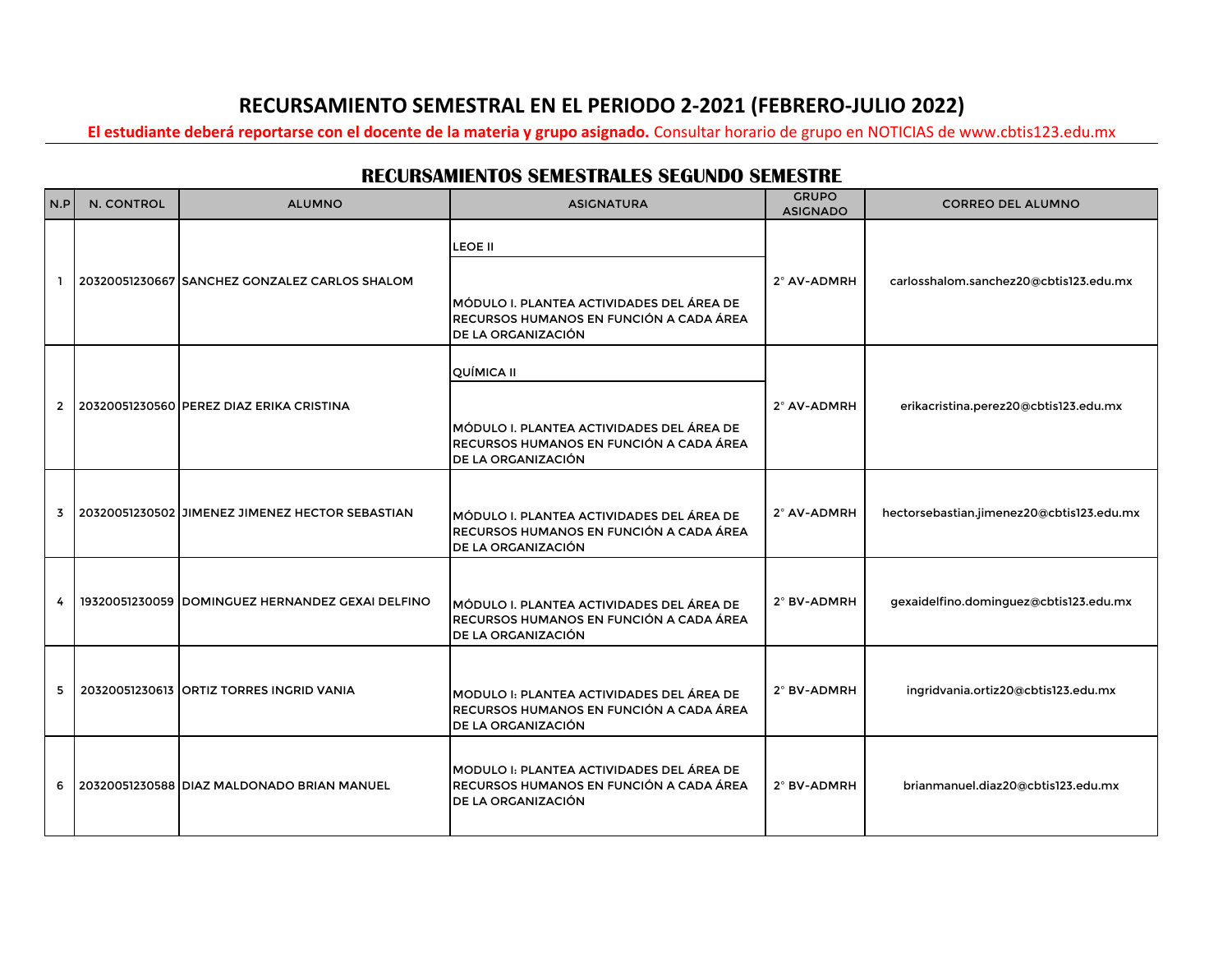| $\overline{7}$ | 19320051230561 GUTIERREZ VASQUEZ MAURICIO         | <b>LEOE II</b>                                                                                                                                      | 2° AV-ELE | mauricio.gutierrez@cbtis123.edu.mx      |
|----------------|---------------------------------------------------|-----------------------------------------------------------------------------------------------------------------------------------------------------|-----------|-----------------------------------------|
| 8              | 20320051230711 RAMIREZ CRUZ RAUL ALEJANDRO        | MÓDULO I.- INSTALA Y MANTIENE INSTALACIONES<br>ELÉCTRICAS Y MÁQUINAS ELÉCTICAS ROTATIVAS                                                            | 2° AV-ELE | raulalejandro.ramirez20@cbtis123.edu.mx |
| 9              | 20320051230693 JIMENEZ GONZALEZ JONATHAN URIEL    | <b>MODULO I.- INSTALA Y MANTIENE INSTALACIONES</b><br>ELÉCTRICAS Y MÁQUINAS ELÉCTICAS ROTATIVAS                                                     | 2° AV-ELE | jonathanuriel.jimenez20@cbtis123.edu.mx |
| 10             | 20320051230703 MENDOZA ROCHA DULCE BELEM          | <b>INGLÉS II</b><br><b>QUÍMICA II</b><br><b>LEOE II</b><br>MÓDULO I. INSTALA Y MANTIENE INSTALACIONES<br>ELÉCTRICAS Y MÁQUINAS ELÉCTRICAS ROTATIVAS | 2° AV-ELE | dulcebelem.mendoza20@cbtis123.edu.mx    |
| 11             | 18320051230610 FERNANDEZ HERNANDEZ YEHERI ALDAHIR | <b>LEOE II</b>                                                                                                                                      | 2° AV-LOG | yeherialdahir.fernandez@cbtis123.edu.mx |
| 12             | 19320051230615 MARTINEZ VILLANUEVA KARSEB YESANI  | <b>LEOE II</b>                                                                                                                                      | 2° AV-LOG | karsebyesani.martinez@cbtis123.edu.mx   |
| 13             | 17320051230269 NOVA LUNA ISAAC JARED              | QUÍMICA II                                                                                                                                          | 2° AV-MAU | isaacjared.nova@cbtis123.edu.mx         |
| 14             | 19320051230681 SANTIAGO JIMENEZ JOSE MARIA        | MÓDULO I. MANTIENE LOS SISTEMAS ELÉCTRICOS Y<br>ELECTRÓNICOS DEL AUTOMÓVIL                                                                          | 2° AV-MAU | josemaria.santiago@cbtis123.edu.mx      |
| 15             | 20320051230485 ANTONIO MORALES OWEN DA JOSHUA     | MÓDULO I. MANTIENE LOS SISTEMAS ELÉCTRICOS Y<br>ELECTRÓNICOS DEL AUTOMÓVIL                                                                          | 2° AV-MAU | owendajoshua.antonio20@cbtis123.edu.mx  |
|                |                                                   | <b>QUIMICA II</b>                                                                                                                                   |           |                                         |
| 16             | 20320051230504 JIMENEZ SANTIAGO JESUS             | <b>QUIMICA II</b>                                                                                                                                   | 2° AV-MAU | jesus.jimenez20@cbtis123.edu.mx         |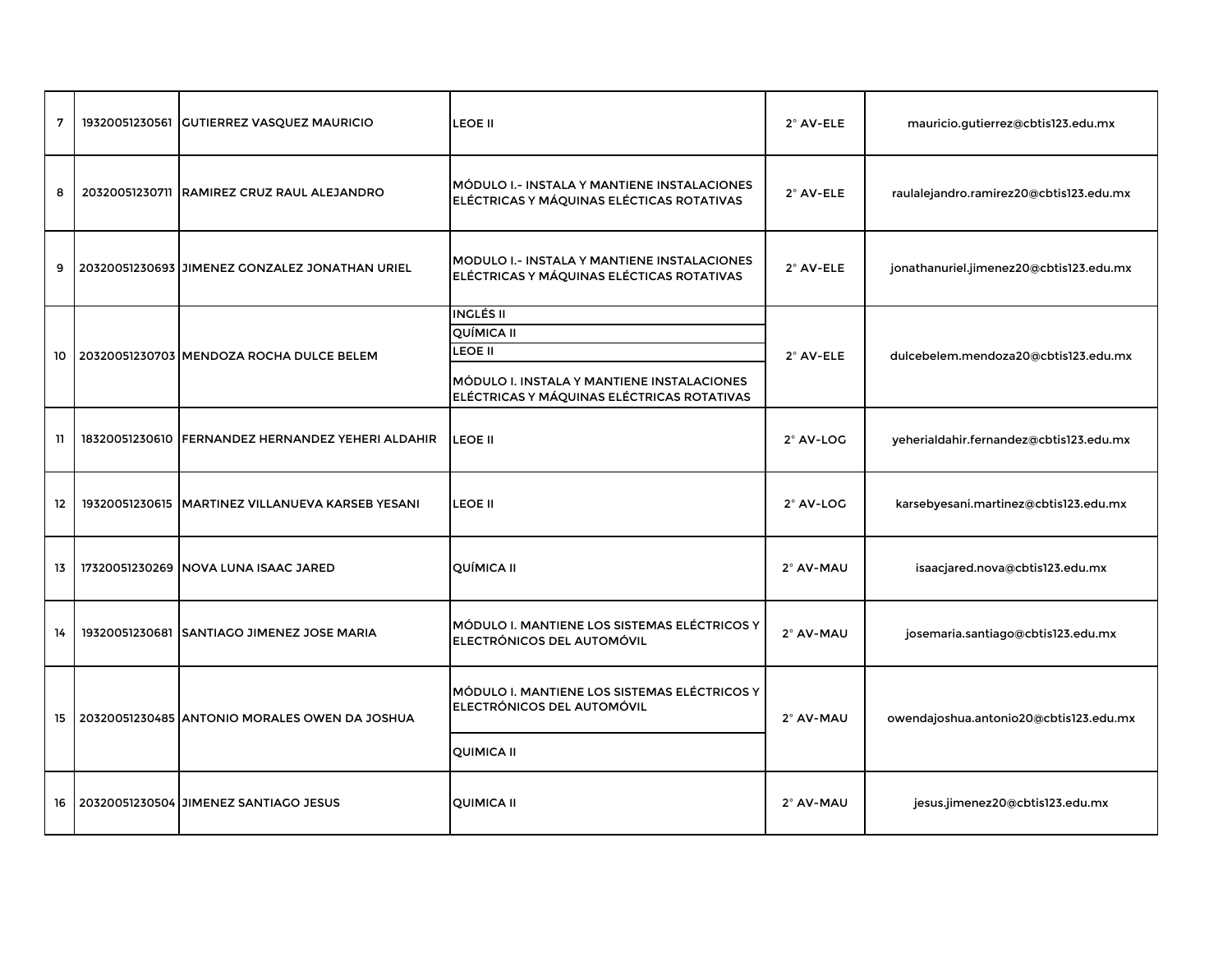| 17 I   | 20320051230745 ILUIS CHINCOYA IOSHUA KALEO    | <b>QUIMICA II</b>                                                                                        | 2° AV-MEC  | ioshuakaled.luis20@cbtis123.edu.mx        |
|--------|-----------------------------------------------|----------------------------------------------------------------------------------------------------------|------------|-------------------------------------------|
| $18-1$ | 20320051230765 HERNANDEZ-RANGEL MANUEL        | <b>IMÓDULO I. DESARROLLA SOFTWARE DE</b><br>APLICACIÓN CON PROGRAMACIÓN ESTRUCTURADA                     | 2° AV-PRO  | manuel.hernandez-rangel20@cbtis123.edu.mx |
| $19-1$ | 20320051230846 SANCHEZ CASTILLO OSVALDO DAVID | <u>IMODULO I. ENSAMBLA. CONFIGURA E INSTALA</u><br>HARDWARE Y SOFTWARE EN EL EQUIPO DE<br><b>CÓMPUTO</b> | 2° AV-SMEC | osvaldodavid.sanchez20@cbtis123.edu.mx    |

## **RECURSAMIENTOS SEMESTRALES CUARTO SEMESTRE**

| 20 | 19320051230027 MARTINEZ ARANGO ISABEL VIRIDIANA | <b>INGLES IV</b>                                                                | 4° AV-ADMRH | isabelviridiana.martinez@cbtis123.edu.mx  |
|----|-------------------------------------------------|---------------------------------------------------------------------------------|-------------|-------------------------------------------|
| 21 | 19320051230848 BARRIOS GANDARILLAS REGINA COELY | <b>INGLES IV</b>                                                                | 4° BV-ADMRH | reginacoely.barrios@cbtis123.edu.mx       |
| 22 | 18320051230550 SANTOS ROJAS FRANCISCO DE JESUS  | <b>INGLES IV</b>                                                                | 4° BV-ADMRH | franciscodejesus.santos@cbtis123.edu.mx   |
| 23 | 19320051230115 HEREDIA CRUZ JULIO ALEJANDRO     | <b>INGLES IV</b>                                                                | 4° CV-ADMRH | julioalejandro.heredia@cbtis123.edu.mx    |
|    |                                                 | <b>ECOLOGÍA</b>                                                                 |             |                                           |
|    | 19320051230563 HERNANDEZ CRUZ TERESITA DE JESUS | <b>ECOLOGÍA</b>                                                                 | 4° AV-ELE   | teresitadejesus.hernandez@cbtis123.edu.mx |
| 24 |                                                 | <b>INGLÉS IV</b>                                                                |             |                                           |
|    |                                                 | <b>CÁLCULO DIFERENCIAL</b>                                                      |             |                                           |
|    | 19320051230556 CUEVAS ROSAS ANDRES              | <b>INGLES IV</b>                                                                | 4° AV-ELE   | andres.cuevas@cbtis123.edu.mx             |
| 25 |                                                 | <b>CÁLCULO DIFERENCIAL</b>                                                      |             |                                           |
|    |                                                 | MÓDULO III.- INSTALA Y PROGRAMA EQUIPOS DE<br>CONTROL ELÉCTRICOS Y ELECTRÓNICOS |             |                                           |